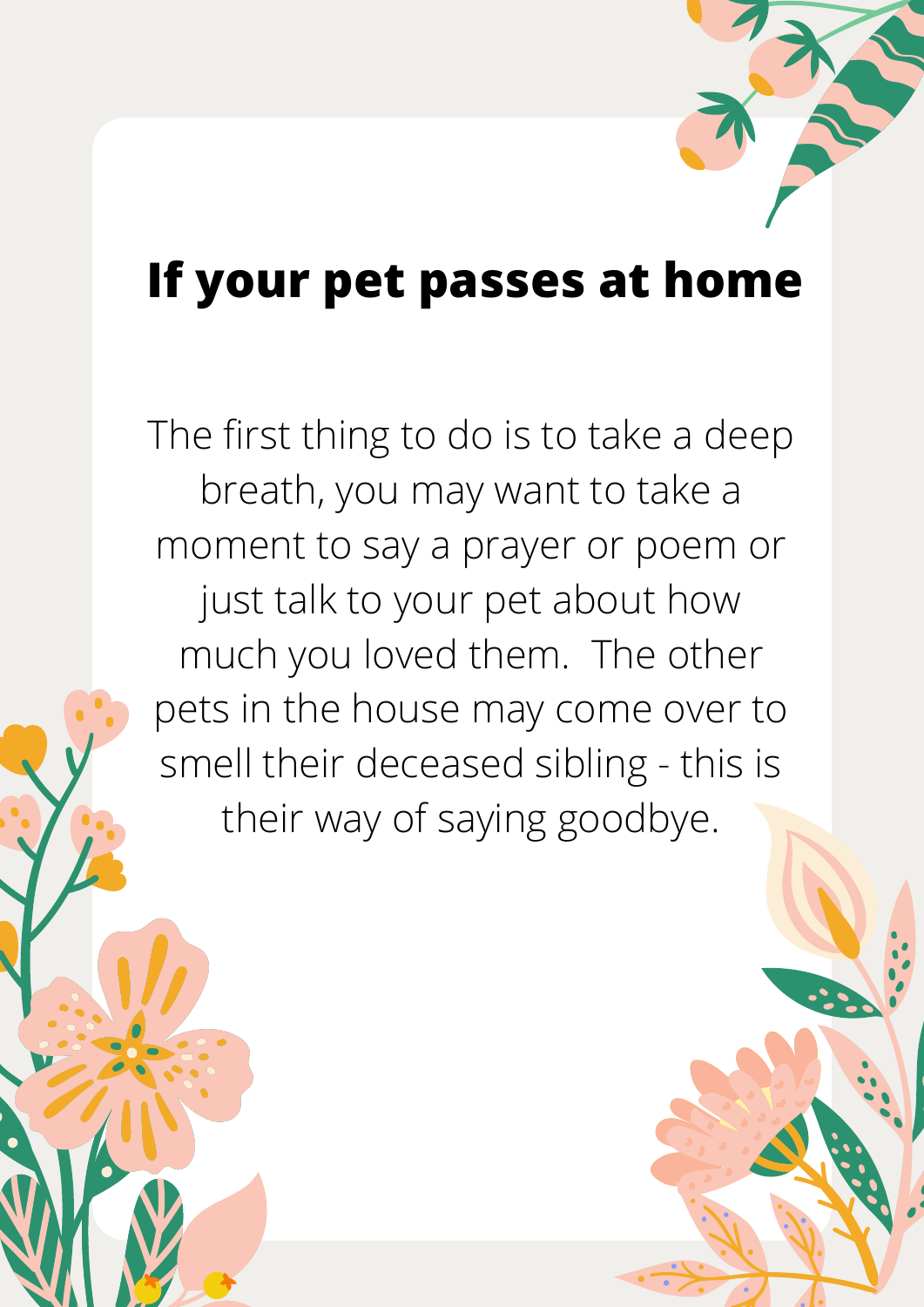When a pet passes, the body relaxes. It is normal for the eyes to remain open as the eyelids have relaxed.

There may be a release from the bladder and/or bowels. If you wish, you can clean up any areas that have been soiled. A pee pad or older towel can be placed under the hind to help keep your pet clean. You can wrap your little or big angel in a blanket, in a snuggle position. You may opt to snuggle them in their favorite bed with one of their favorite toys. Your sweet baby can stay in their snuggle spot until aftercare is arranged.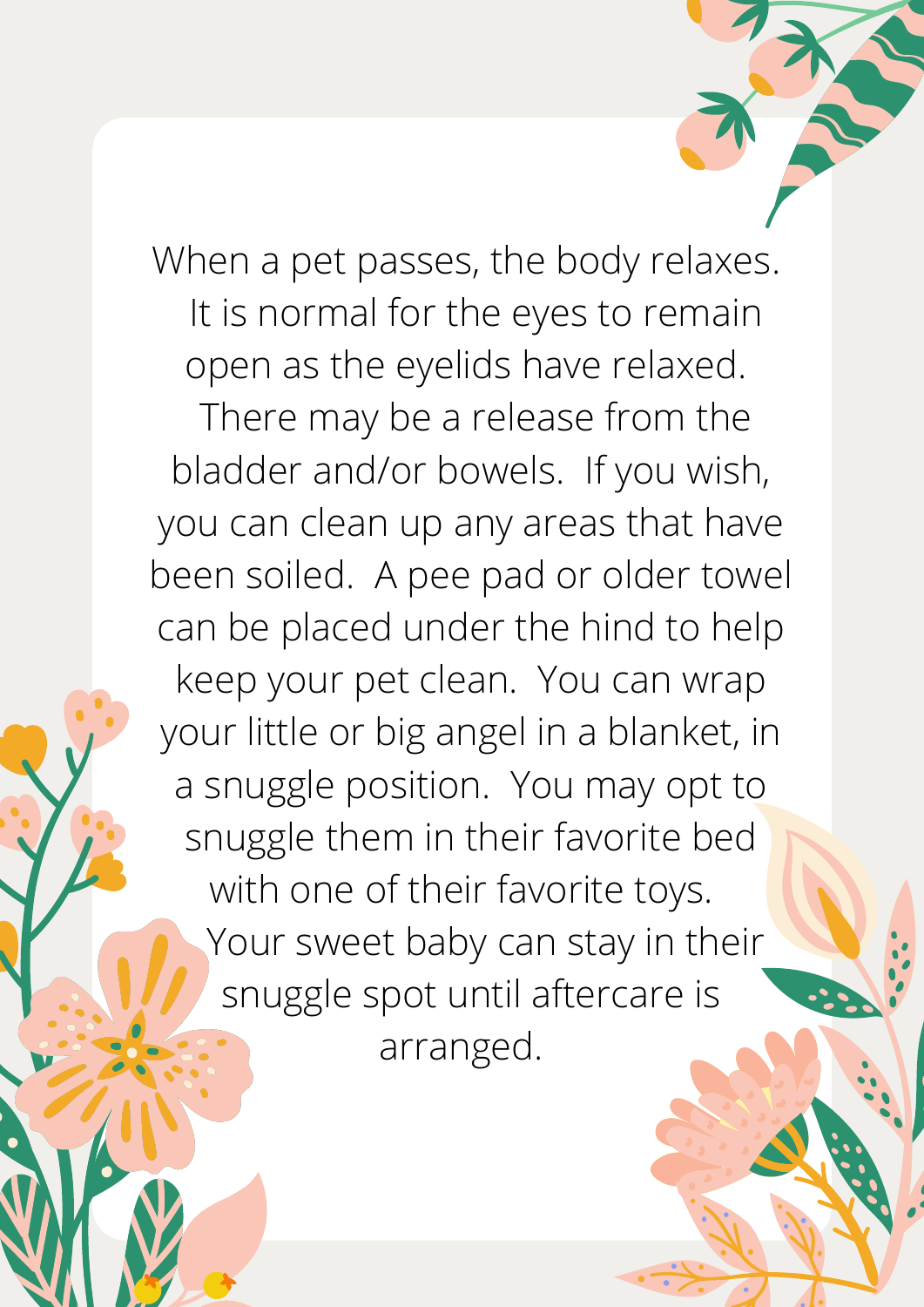After you have them snuggled, you want to make sure to keep them in a secure spot until it is time for transport - this is usually inside the house. The body will usually start to change 1-4 hours after death. With this change, called rigor mortis, the body becomes stiff. This is a natural process but can be difficult for some pet families.

When it is time to transport your pet, it will feel different from what you are accustomed to. You will need to support their head and bottom and they may feel heavier than normal please get assistance if needed.